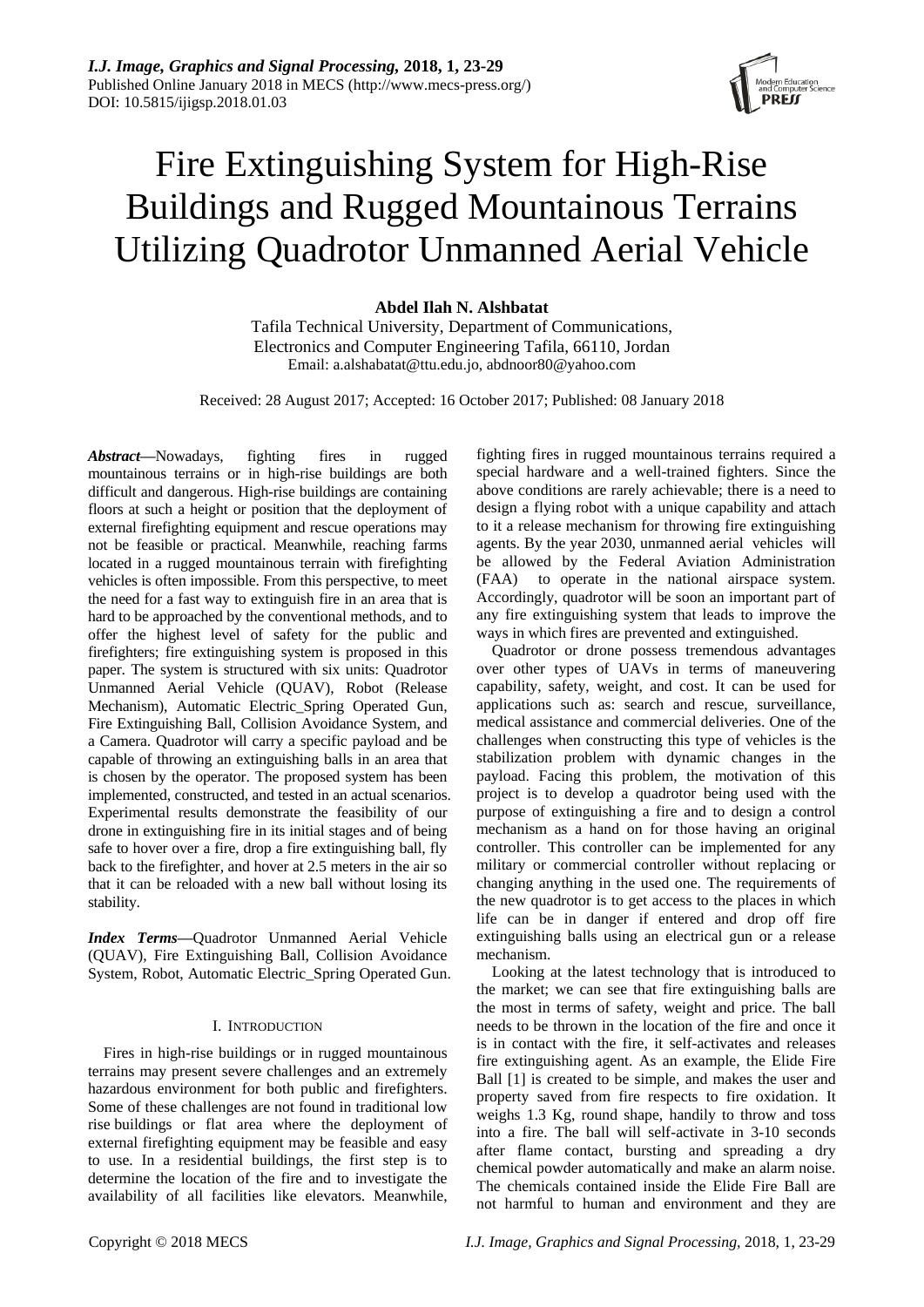certified by standard laboratories from many countries.

The core objective of this project is to develop a compact, lightweight and low power consumption aerial system that will help people being affected by fires. The aerial system will be divided into four subsystems. Each part will be designed, tested separately, and then the whole system will be integrated as a one unit. The first unit will be the quadrotor. Quadrotor is going to be built using off the shelf components. Our design will comply with all requirements to extinguish a fire and to be able to stabilize the vehicle while throwing the balls. For this purpose, we will design a robust algorithm that combines payload variation with the main on-board flight controller. This algorithm should meet the need for a fast way to extinguish a fire, and offer the highest level of safety for the operator. Once this system is up and running, a camera is going to be added to the vehicle. The use of the camera in this project is to help in taking quadrotor to the places desired by the controller. The second unit is the automatic electric\_spring operated gun. The gun will be fabricated using light materials, its range will be up to 20m and will be controlled remotely. The third unit will be the fire extinguishing ball and the robot. The ball will be similar to the Elide Fire Ball [ 2], and will be filled with a dry chemical powder and being of the explosive type in which it does not present any serious hazard in its actuation. Its weight will be 200g. The last unit will be the collision avoidance system. Fuzzy-based obstacle detection and avoidance system will be used for the purpose of guiding drone inside the buildings.

The main contributions of the paper are: (i) Designing a lightweight product that combines an explosive device with a dry chemical powder and is efficient for fighting fires in rugged mountainous terrains or in high-rise buildings. (ii) Designing a lightweight gun and a release mechanism that are capable of launching fire extinguishing ball up to 20m. The gun will be attached to a camera so that it helps in taking quadrotor to the places desired by the controller and recording what is going on in its surroundings. (iii) Developing a quadrotor unmanned aerial vehicle that is capable of carrying the proposed products and meets the system's requirements. (iv) Integrating the payload variation with the main onboard flight controller, which make the system accurate in correcting any variations in quadrotor's height and speed and accurate in an identification the location of the fire. (v) Deploying a decision-making methodology by sending fire's location to the ground, and thus guaranteeing that there is less chance of people getting injured during mission achievement.

The remainder of this paper is organized as follows: The next section will start with a survey of current research regarding the technologies that are employed with the aim of using Drones for detecting and extinguishing fires. In Section 3, we explain the main scenario of this project in extinguishing fire in its initial stages using quadrotor's platform. Section 4 details the system architecture, hardware design, software design, and stabilizing control system. In Section 5, we present the experimental results and finally, we conclude and

discuss future work in section 6.

# II. RELATED WORKS

Recently, drone technology has been advanced to the point in which its usage needs little or no training. By the year 2030, unmanned aerial vehicles will be allowed by the Federal Aviation Administration (FAA) to operate in the national airspace system. Accordingly, drone will be soon an important part of any fire extinguishing system that leads to improve the ways in which fires are prevented and extinguished. A number of systems have been proposed for the purpose of extinguishing process. The authors in [3] proposed a release mechanism to be mounted on the bottom of the frame of the quadcopter. They proposed a cage and a railing system to hold the Elide Fire Extinguishing ball. The cage used to hold the fire extinguishing ball, and the rails served to guide the ball to its target while the quadrotor hovering over the flame.

In [4], the authors proposed a new firefighting Drone to control and supply a solution using CO2 Boll extinguisher. They equipped the drone with a thermostat detector in order to notice the fire over a particular area. The same technique was proposed in [5], the authors proposed a robotic fire extinguishment approach and a prototype of an aerial extinguisher with an inert gas. The prototype can transport only a small volume of an inert gas, and it can extinguish a very small flame. In [6], the authors also proposed a robot that consists of a control station, quadcopter, dropping device, and fire extinguishing device. Liquid in a capsule was proposed to be the fire extinguishing device. It was used for suppression of class A and class B substances.

Vision-based detection technique was researched in many articles. A set of image processing algorithms that is capable of effectively detecting and tracking forest fire was developing [7, 8, 9]. Those techniques have become a key component in the UAVs-based forest fire detection system. The Authors in [10] proposed a fire detection algorithm that force the quadcopter to track the fire and estimate its position. Having the same idea, but with different approach; a quadcopter, equipped with sophisticated components to capture and transmit the image or video to the data base was proposed in [11]. The author demonstrates the adoptability of quadcopter in acquiring and communicating information in hazardous environment.

The authors in [12] proposed a monitoring software that is used to process UAV aerial data. The software provides the geographical location of the fire and generates a report for the command and control center. Other researchers were studies the potentialities of multiple UAVs technology for several forest-fire related activities. The authors in [13] have been reviewed different types of UAVs for their use and applicability for forest-fire fighting. As the author did in [12], they proposed the use of a camera to generate a clear image to the affected area. In their project, a fleet of heterogeneous UAVs was applied for forest-fires detection,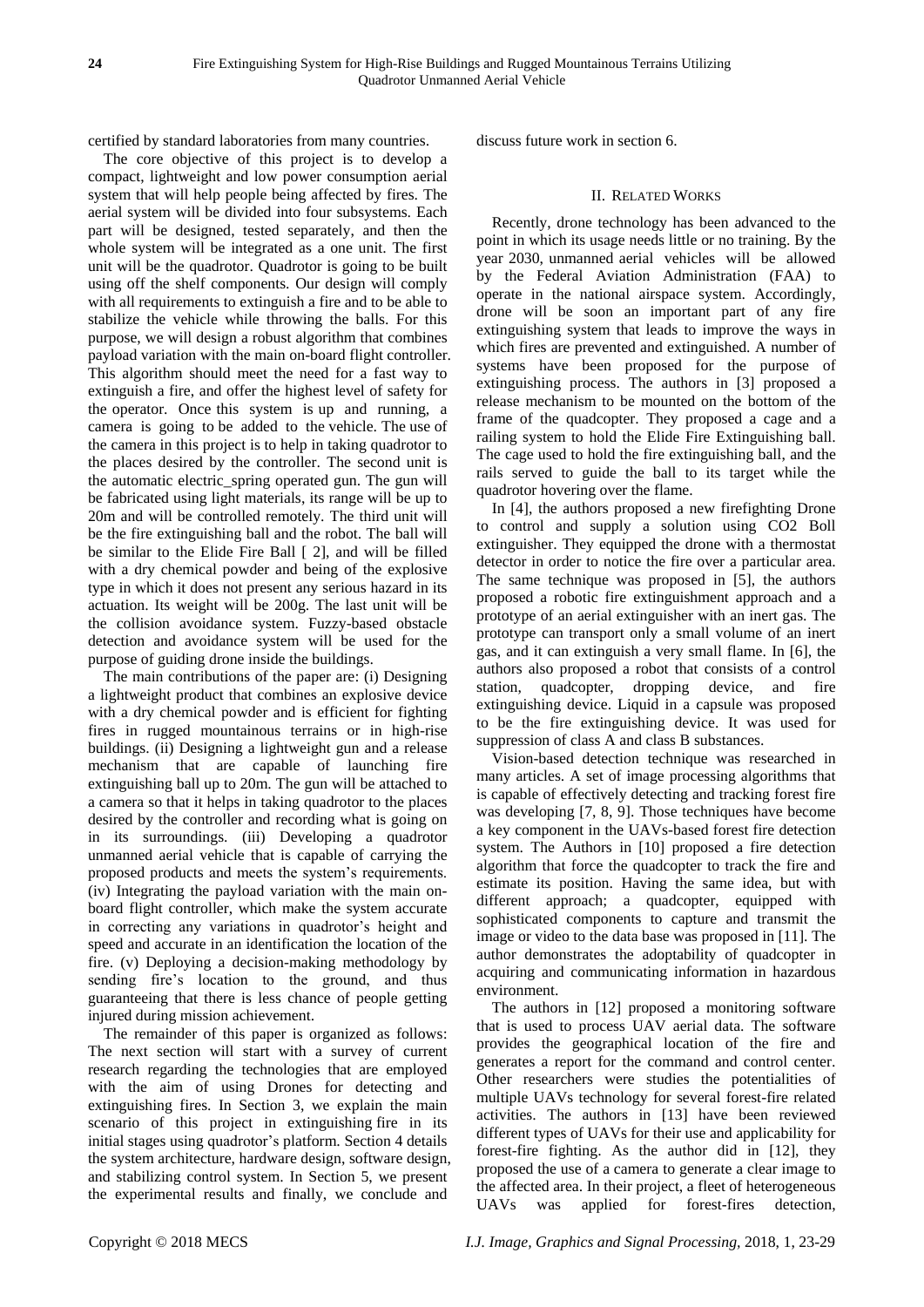confirmation, localization and monitoring. A system of multiple UAVs was also described in [14] for the same purpose mentioned before. The UAVs were able to fly autonomously over an area of interest and generate an overview image of that area. Consequently, by reviewing all mechanism we came to a conclusion that a multipurpose aerial system is necessary to extinguish fire when it is found.

## III. METHODOLOGY

The main scenario of this project is to extinguish fire in its initial stages using an Unmanned Aerial Vehicle (UAV) platform in a short period of time. In order to accomplish the necessary functions that the UAV will execute, two sub-scenarios are designed in this project: Fighting fires in rugged mountainous terrains, and fighting fires in high-rise buildings.

# *A. Fighting fires in rugged mountainous terrains.*

In this scenario, firefighting drone is mainly equipped with a robot (release mechanism), camera, one ultrasonic sensor and four flame sensors. At the beginning and after reaching fire's location, the system will be semiautomated in such a way that only take-off and landing will need to be controlled but once in the air at the desired altitude from the take-off point, the system is able to continuously monitor the temperature. If the temperature increases beyond a predetermined threshold value (min\_temp), drone will fly to the direction to which the temperature is recorded to be relatively maximum among the four sensors. Firefighter at the ground will be able to monitor the location of the fire using the installed camera. Once the drone is hovering over a fire, the system will drop the fire extinguishing ball, and fly it back to the firefighter, and let it to hover at 2.5 meters in the air so that the firefighter can either reload it with a new ball or land it without losing its stability.

## *B. Fighting fires in high-rise buildings.*

In this scenario, firefighting drone is mainly equipped with a gun, collision avoidance system, and a camera. As we did in scenario (a), drone will fly to the desired floor in which the fire is taking place. Accessing specific rooms in the structure will be through a window, this window has to be open and the drone will eject the ball in a way that it will fall inside the desired room. Meanwhile drone will stay outside the area on fire. Automatic electric\_ spring operated gun will launch three balls up to 20m. The size of the ball is smaller than the original one; it is 5cm in diameter. Reloading drone is the same as in scenario (a). Our near future plan is to have a mechanism to open a window and let the drone getting inside the floor. This can be done by using a solid ball to break the window and then using the collision avoidance system and the camera to guide drone to the fire's location.

# IV. ARCHITECTURE OF THE FIRE EXTINGUISHING SYSTEM

To meet the need for an efficient, reliable, and fast way to extinguish fires in rugged mountainous terrains and high-rise buildings, we developed a practical lightweight system that consists of Quadrotor Unmanned Aerial Vehicle (QUAV), Automatic Electric\_Spring Operated Gun, Robot (release mechanism), Collision Avoidance System, Camera, and Fire Extinguishing Ball, figure 1. In the following subsections, we will describe the system architecture, hardware components and software architecture.

## *A. Quadrotor*

Our prototype developed in this project is called Fire Fighting Drone (FFD), figure 1(a). FFD is an autonomous, power-efficient aerial vehicle which is responsible for caring a specific payload and be capable of throwing an extinguishing ball in an area that is chosen by the operator and hard to be approached by the conventional methods. The FFD's dynamic model have been first developed in Matlab Simulink. After attaining satisfactory results, the controllers were implemented on a real Drone. The details are presented in the following subsections.

## *1) Mathematical Model of the FFD*

Two reference frames are needed to model the drone: the earth inertial frame and the body fixed frame. The vector describing the linear and the angular positions of the Drone is given by:  $p = [x \ y \ z \ \Phi \ \theta \ \psi]^T$ . where  $\Phi$ ,  $\theta$ , and  $\psi$  denote the vehicle's roll, pitch, and yaw angles along the three orthogonal body axes x, y, z, respectively. The airframe orientation can be written as:  $R = R(\Phi)$ . R(θ). R(ψ).



Fig.1. Fire extinguishing system: (a) Quadrotor unmanned aerial vehicle, (b) QUAV equipped with a release mechanism, (c) The whole system: quadrotor, gun, and robot.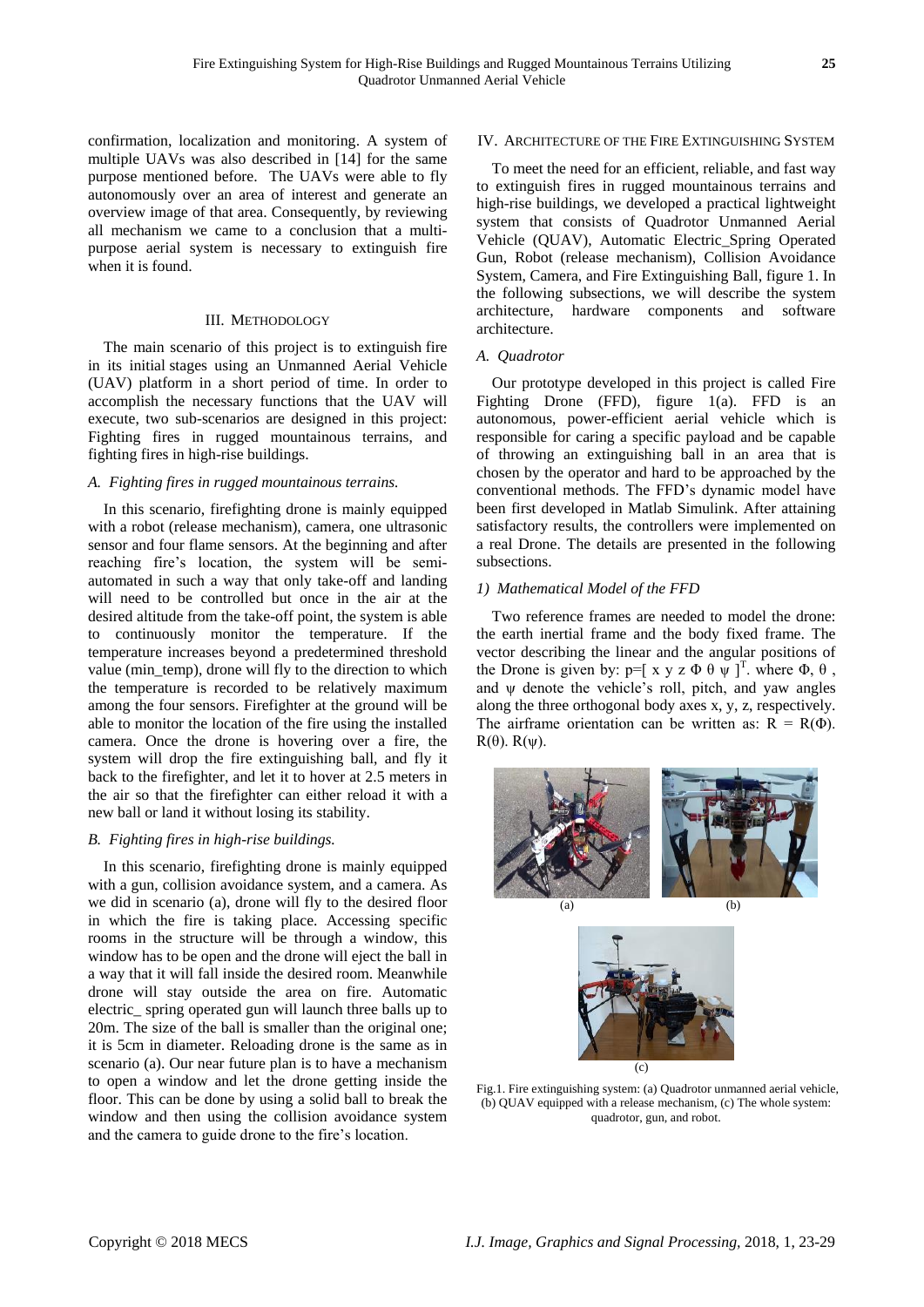$$
R = \begin{bmatrix} c\theta & c\psi & s\phi & s\theta & c\psi - c\phi & s\psi & c\phi & s\theta & c\psi + s\phi & s\psi \\ c\theta & s\psi & c\phi & c\psi + s\theta & s\phi & s\theta & c\phi & s\psi - s\phi & c\psi \\ -s\theta & s\phi & c\theta & c\phi & c\phi & c\phi \end{bmatrix}
$$
 (1)

Where,  $R(\Phi)$ ,  $R(\theta)$ , and  $R(\psi)$  denote the rotations along x-axis (roll), y-axis (pitch), and z-axis (yaw), respectively. (s) represents the sine, and (c) represents the cosine. The dynamic behavior of the Drone was expressed mathematically in [15] as:

$$
\ddot{x} = \frac{D_m}{m} u_1(\cos(\Phi) \cdot \sin(\theta) \cdot \cos(\psi) + \sin(\Phi) \cdot \sin(\psi))
$$
\n(2)

$$
\ddot{y} = \frac{D_m}{m} u_1(\sin(\theta) \cdot \cos(\phi) \cdot \sin(\psi) - \sin(\phi) \cdot \cos(\psi))
$$
\n(3)

$$
\ddot{z} = \frac{D_m}{m} u_1(\cos(\Phi), \cos(\theta)) - g \tag{4}
$$

$$
\ddot{\Phi} = u_2 \, l D_m / j x \tag{5}
$$

$$
\ddot{\theta} = u_3 \, l D_m / j y \tag{6}
$$

$$
\ddot{\psi} = u_4 C / jz \tag{7}
$$

## *2) Mechanical and Electrical Structure of the FFD*

Q450 glass fiber frame is chosen for this project. Four brushless three-phase out-runner DC motors rated for 920KV are used in this project. Four (10x4.5) inch propellers are mounted on the motors, two pieces for a standard rotation and two pieces for right-hand rotation. The propeller is attached to the DC motor through a standard accessory pack. A multi-rotor flight control board is attached to the central hub, figure 2. This board consists of 32-bit STM32F427 Cortex M4 Processor, 168 MHz clock source, 256 KB RAM, 2 MB Flash, 32 bit STM32F103 failsafe co-processor, ST Micro L3GD20 3 axis 16-bit gyroscope, ST Micro LSM303D 3-axis 14-bit accelerometer / magnetometer, Invensense MPU 6000 3 axis accelerometer/gyroscope, and MEAS MS5611 barometer. To control the speed of the DC motors and thus control the quadrotor, the flight control board is attached to a 30A brushless speed controller (ESC). The Cortex M4 Processor takes sensor inputs and directly controls the four motors by varying the PWM signals sent to each of them. A LiPo battery is attached to the



Fig.2. HKPilot32 multi-rotor flight control board

quadrotor (4500mAh, 3S). The battery is used to power the flight control board, the ECS's and the DC motors through a power distribution board.

#### *B. Robot (*Release *Mechanism)*

The goal is to design a robot that is easily hooked up to the drone and be capable for throwing a ball into fire. As shown in figure 3, The robot consists of: Mechanical claws, Arduino Nano board, High torque DC motor, Gear box, 5v regulator, 5V two channel relay module, RC Receiver, and LiPo battery (1300mah 2S). Claws are designed so that they will open and close whenever the firefighter presses the control button on the quadroter's remote control, which will relay a radio signal to the RC Receiver. The signal from the receiver is then triggered the Arduino Nano board to send an electrical signal to the motor that will control this action. All components are powered by 1300mah LiPo battery.



Fig.3. Robot: (a) Mechanical claws with night light function on, (b) Mechanical claws with night light function off.

#### *C. Fire Extinguishing Ball*

Fire extinguishing ball is a new technology that combine an explosive device with a fire extinguishing agent. Fires are classified into classes such as class A, B, or C. Class A, B, or C fires can be controlled by dry chemical extinguishing agents. The only all purpose (Class A, B, C rating) dry chemical powder extinguishers contain Monoammonium Phosphate. Monoammonium Phosphate is used in dry chemical fire extinguishers commonly found in offices, schools, and homes.

Our goal in this project is to have a fire extinguishing ball that is activated with the fire without requiring human intervention. As a result, this activation will breaks the ball and disperses the fire extinguishing agent. The proposed fire extinguishing ball is comprised of three basic components: Casing, firefighting agent, and detonating device.

As shown in figure 4, casing of the ball is composed of a lightweight mixture (Gypsum and rubber based bonding agent (CF 200)). After doing hundreds of tests, mixing Gypsum with CF 200 is the best for the casing of the ball, it will not shatter while throwing it from the drone, and it will resist fire until explosion. Plastic ball is used as a model to form the two half-sections of the spherical body of the extinguishing ball. Plastic balls are then removed; the wall thickness of the casing is measured (0.1-0.2 centimeters), for a device approximately eight centimeters in diameter. A pyrotechnic detonator with a single cord is located within the internal cavity of the ball. Cavities are then filled with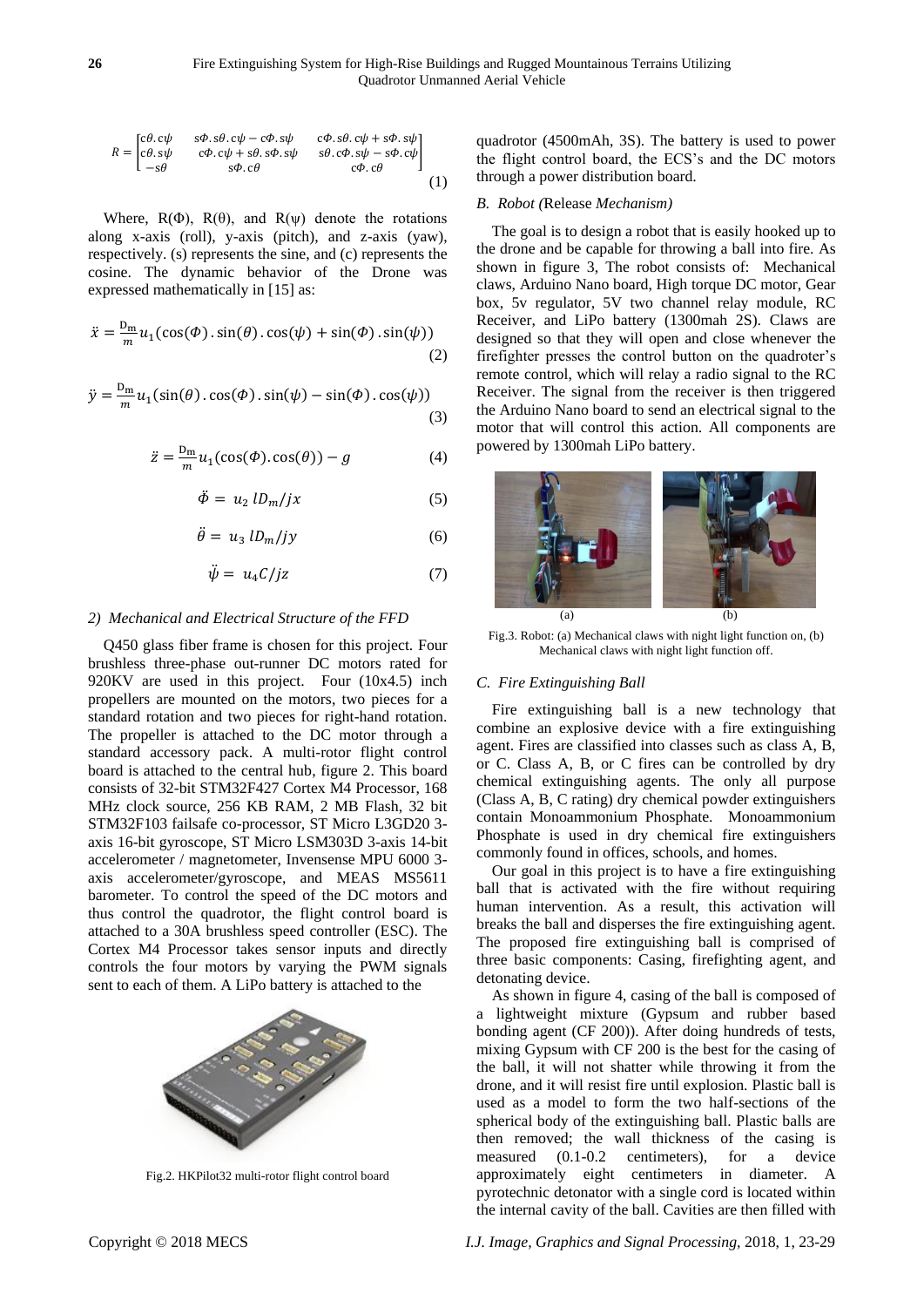fire extinguishing agent (Monoammonium Phosphate). Finally, the two casing halves are attached together to form a spherical shape of 200 grams. Field tests indicate that 5-10 seconds are needed for the ball to be activated after flame contact.



Fig.4. Fire extinguishing ball: (a) Casing of the ball, (b) Extinguishing agent and pyrotechnic detonator, (c) Fire extinguishing ball is attached to the Robot.

# *D. Automatic Electric\_ Spring Operated Gun*

The goal is to have a gun that can launch a fire extinguishing ball up to 20m. The materials of the gun are aluminum and plastic, which have a light weight and are easy to manufacture. The gun typically uses a DC motor, which cycles an internal spring\_ piston assembly. The DC motor drives a series of two gears mounted inside a gearbox. The gears then compress a piston assembly against a spring. Once the piston is released, the spring drives it forward through the cylinder to push a ball out from the muzzle. To drive the DC motor, we build a small circuit that consists of a servo motor and a push button switch. The servo motor will be attached to unused wireless channel so that the gun can be fired remotely using the RC device dedicated for the quadrotor. On the top of the gun, we attached a collision avoidance system and a video camera. All components are powered by 1300mah LiPo battery and shown in figure 5.



Fig.5. Automatic Electric\_ Spring Operated Gun

## *E. Collision Avoidance System*

Fuzzy-based obstacle detection and avoidance system is used for the purpose of guiding drone inside the buildings. As shown in figure 6, we build a small, lightweight module with four ultrasonic sensors [16]. The sensors used in this project are XL MaxSonar EZ4. Sensors gather data and send it to Arduino development board, where data is processed and then transmitted to flight-control board.



Fig.6. Hardware architecture of obstacle avoidance system: (a) bottom side of the board, (b) upper side of the board

## *F. Fuzzy Based Stabilizer Control System*

Two problems will be appeared as a result of throwing the fire extinguishing balls out the fuselage of quadrotor: Variations in payload, and recoil force. To tackle those problems; fuzzy based stabilizer control system is presented in this project. The system will enable quadrotor to adaptively interact with a dynamic circumstance using a reactive technique determined by sensory information. Sensory Information is gleaned from a distributed sensor array and sent to the fuzzy logic controller. The controller is then command the flight controller to gradually correct quadrotor's orientation according to the changes in the patterns of the values collected from consecutive frames. The inputs to the flight controller are based on a set of carefully defined linguistic rules. These rules can be bypassed based on the existence of the balls to ensure that the quadrotor is fully compliant with the current mode.

The current version is able to carry only one fire extinguishing ball at a time, which will force the drone to come back to the firefighter in order to continuously reload it with a new fire extinguishing ball. To overcome this problem, we have presented the idea of using a tray of four balls. As shown in figure 7, quadrotor will be loaded with four balls where each one is attached to a sensor (S1\_4, S2\_3, S3\_1, S4\_2). Sensors gather data and send it to Arduino development board, where data is processed and accordingly quadrotor is moved in the commanded direction. Commands are obtained through a fuzzy controller and then transmitted to flight control board. The flight controller will decode and execute the commands.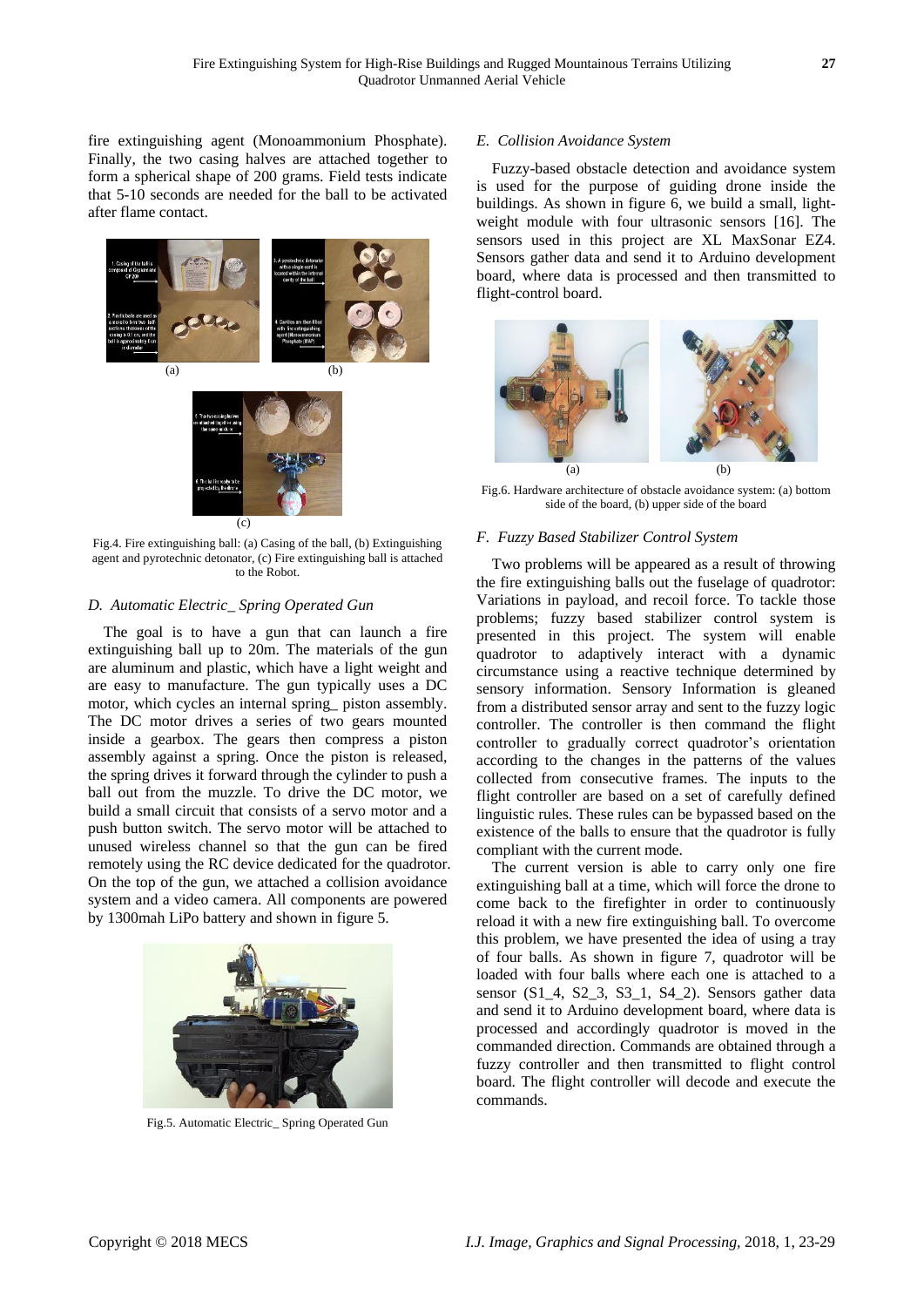

Fig.7. Typical structure of Fuzzy Based Stabilizer Control System

#### V. EXPERIMENTAL RESULTS

Fire Fighting Drone has been evaluated with several real fire experiments in order to confirm the capabilities of the vehicle and other modules. In the first experiment, the tests were conducted only for the structure and electronic systems of the vehicle. During this stage, Drone is tested in regards to the time taken for the takeoff and landing, ease of maneuverability, and how much time it takes to get over the fire. In the second experiment, we equipped the drone with the Robot and examined how the Fire Extinguishing Ball functioning, the time to load the ball, the time to drop the ball, and the time taken by the vehicle to move to the desired location. The gathered data are presented in table 1 and a snapshots for all tests can be seen in figure 8.

As shown in table 1, three balls were tested with a real fire experiment. The tests show that a small affected area can be controlled in its initial state. The range was between 1.8 and 2 cubic meters. This range was acceptable when compared with the size of the ball. To extend this range, we are currently testing our system with a tray of four balls. The design is already presented in section F. The time for the ball to be activated were also varied between five to seven second. We conclude that this variation was due to the difference in wall thickness of the ball's casing. The time to load the ball was not recorded in the table since it differ from one person to another. The recommendations was to train a firefighter from the civil defense so that time can be minimized.

Table 1. Data collected during experimental tests

| Ball's number | Time for ball<br>activation in second | Effective extinguish<br>area in Cubic meter |
|---------------|---------------------------------------|---------------------------------------------|
|               |                                       |                                             |
|               |                                       | 21                                          |
|               |                                       |                                             |





Fig.8. Snapshots of the FFD in use: (a) Hovering over a fire, (b) Dropping off the fire extinguishing ball, (c) Dispersing the fire extinguishing agent.

#### VI. CONCLUSION AND FUTURE WORK

In this paper, we have presented a new intelligent system that will make the extinguishing process either in rugged mountainous terrains or in high-rise buildings faster, more accurate and cost effective. The system will decrease the need for firefighters to get into dangerous areas and provide an efficient way to reach the affected area within a short period of time.

The system has been designed and implemented using Quadrotor Unmanned Aerial Vehicle. Accordingly, we have developed the attached technologies that include: Robot, Automatic Electric\_Spring Operated Gun, Fire Extinguishing Ball, Collision Avoidance System, and a Camera. The overall system performance tests have shown that the drone is able to get closer to the fire without endangering human lives. The current version is able to carry only one fire extinguishing ball at a time, which will force the drone to come back to the firefighter in order to continuously reload it with a new fire extinguishing ball. To overcome this problem, we have presented the concept of the fuzzy based stabilizer control system that will enable the drone to be equipped with a tray of four balls. Future work will include the testing of the tray so that the effective extinguish area can be increased.

#### **REFERENCES**

- [1] W. Marchant, S. Tosunoglu, "Rethinking Wildfire Suppression With Swarm Robotics," Proceedings of the 29th Florida Conference on Recent Advances in Robotics, FCRAR 2016, Miami, Florida, May 12-13, 2016.
- [2] K. Chandrakanth, M. Yaswanth kumar, Ch. Mahesh, "Advanced Integrated Fire Halt Robot," International Journal on Recent and Innovation Trends in Computing and Communication IJRITCC, Volume: 4, Issue: 5, May 2016.